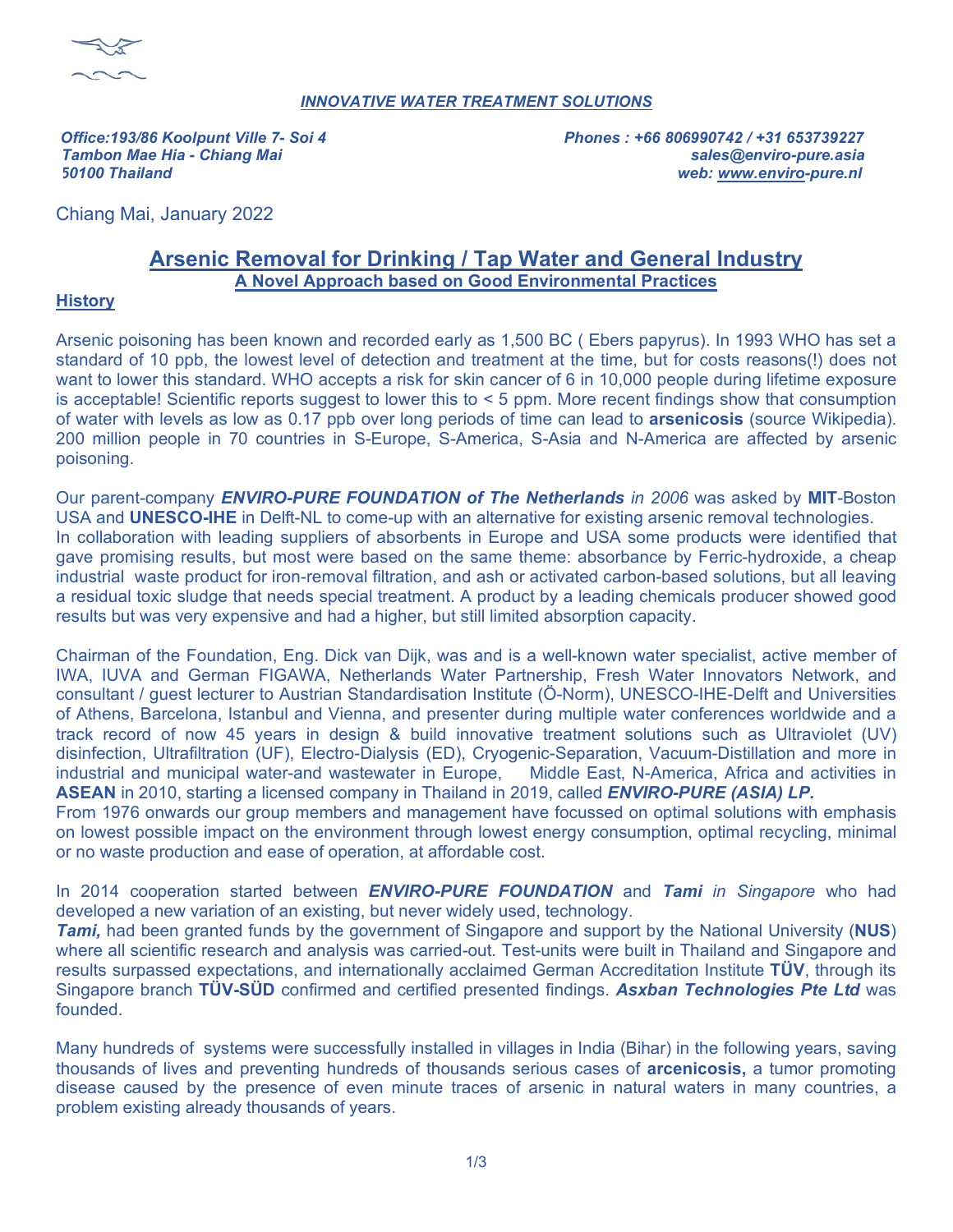# *ENVIRO-PURE (ASIA) Limited Partnership*



As and Fe removal in Bihar – India Gravity Asxban purifiers villagedrinking water 2 m3/day



Raw water containing **AsIII** or **AsVI** typically is groundwater, as arsenicum is absorbed in groundwater streams from the rocks and sediments such as the Himalayan basin. According to our information few surface waters are polluted with As.

The unique developed product developed by Tami, *AsxbanSorb* is a specially conditioned granulate of the metal *Zirconium*, in the form of **ZrO2.,** Zirconium Oxide. Zr-ore is abundantly available the world over. In its patented conditioned state it has the highest absorption capacity per kilogram of all known products, and on top of it, it binds As permanently and renders it insoluble, preventing any leaching of As in the environment after disposing the saturated product on a regular landfill (certification available). This means that *no regeneration with harsh chemicals* is required and no by-products are formed. The challenge in powder-based adsorbents such as **ZrO**<sub>2</sub> with small particle size results in loss of the active material in a treatment process. Ultra-, Micro-, Nano-filtration, all membrane based, are basically the only technologies to retain this material within a reaction-column with the option to recover it, but for large flows are too costly in investment and use.

*Concentrating on a wide range of capacities and raw water qualities, and by thinking out-of-the-box, our proven unique innovative approach, an automatic, virtually maintenance free up-scalable process has been developed.*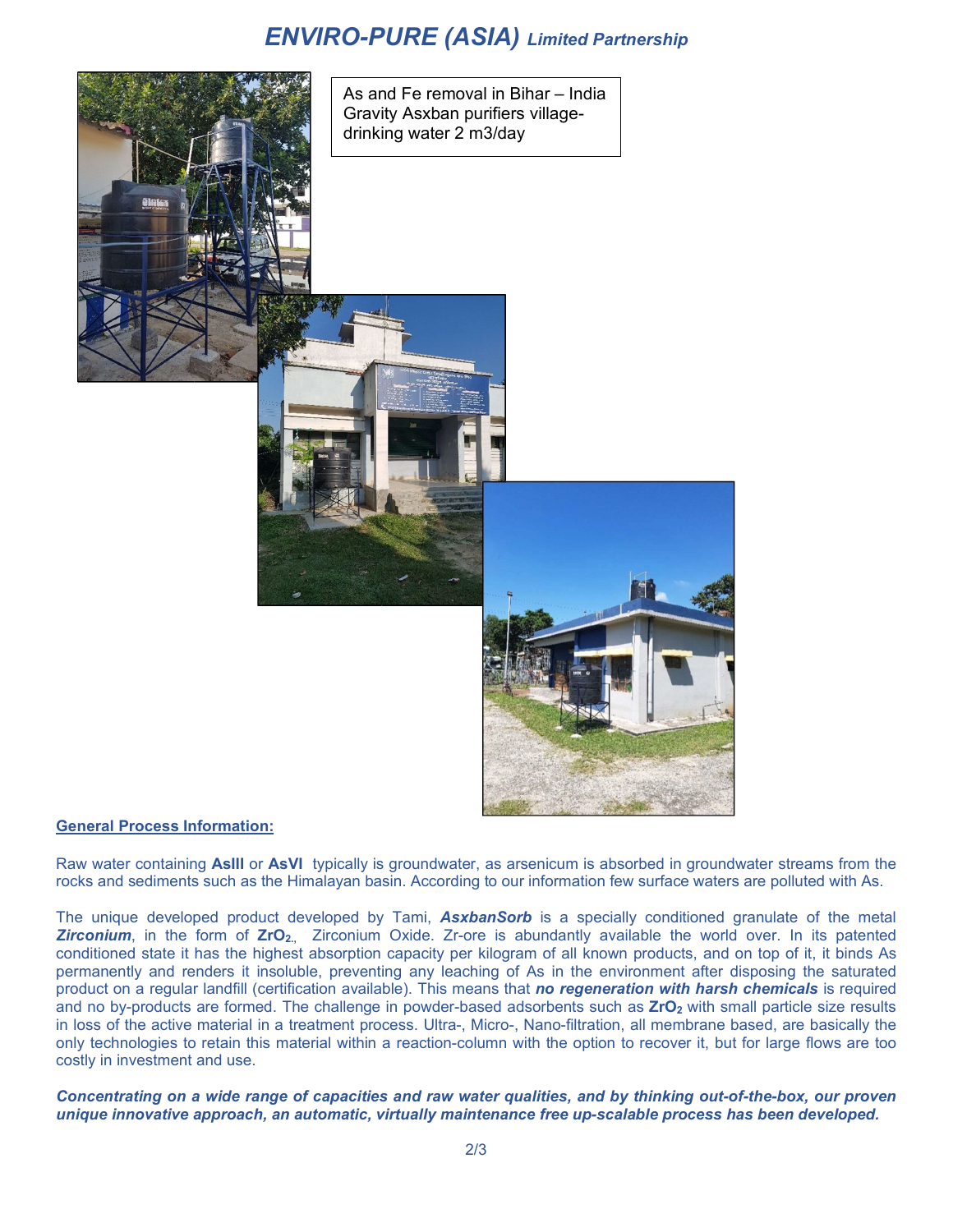# *ENVIRO-PURE (ASIA) Limited Partnership*

## **Technology:**

Depending on the origin of As-contaminated raw water and existing or absence of pre-treatment we offer various, unique and tailored solutions.

#### **Ground water:**

Arsenic is mostly found in groundwater (wells, bore holes) in concentrations from  $10 - 2,000$  ppb (micrograms per litre, or parts per billion), well above WHO or National Standards, WHO recommends a maximum concentration for potable water of 10 ppb, some National Standards require only 20 or even 50 ppb (USA); in Europe < 5 ppb is required. Due to the fact that As can also be absorbed through the skin it is highly recommended to use the highest standards (< 5 ppb). Infants bathed in water with a higher concentration run the risk of getting a*rsenicosis a tumor promoting disease, affecting kidneys, liver, heart and skin.*

Plants and fruits should not be irrigated by As contaminated water. Over 200 million people in Asia (Bangladesh, India, parts of China, Cambodia, Philippines, Thailand) but also in Europe and S-and N-America show these and other ailments because of As-poisoning.

Ground water in general is free, or low in particles, bacteria and viruses and is mostly only just disinfected before distribution. It may however contain more dissolved minerals next to As such as Iron, Calcium, Lead, Phosphates, Nitrates in elevated concentrations. They will also be absorbed by our process (except Nitrates).



### **It is the only technology in the world NOT producing a toxic waste product!**